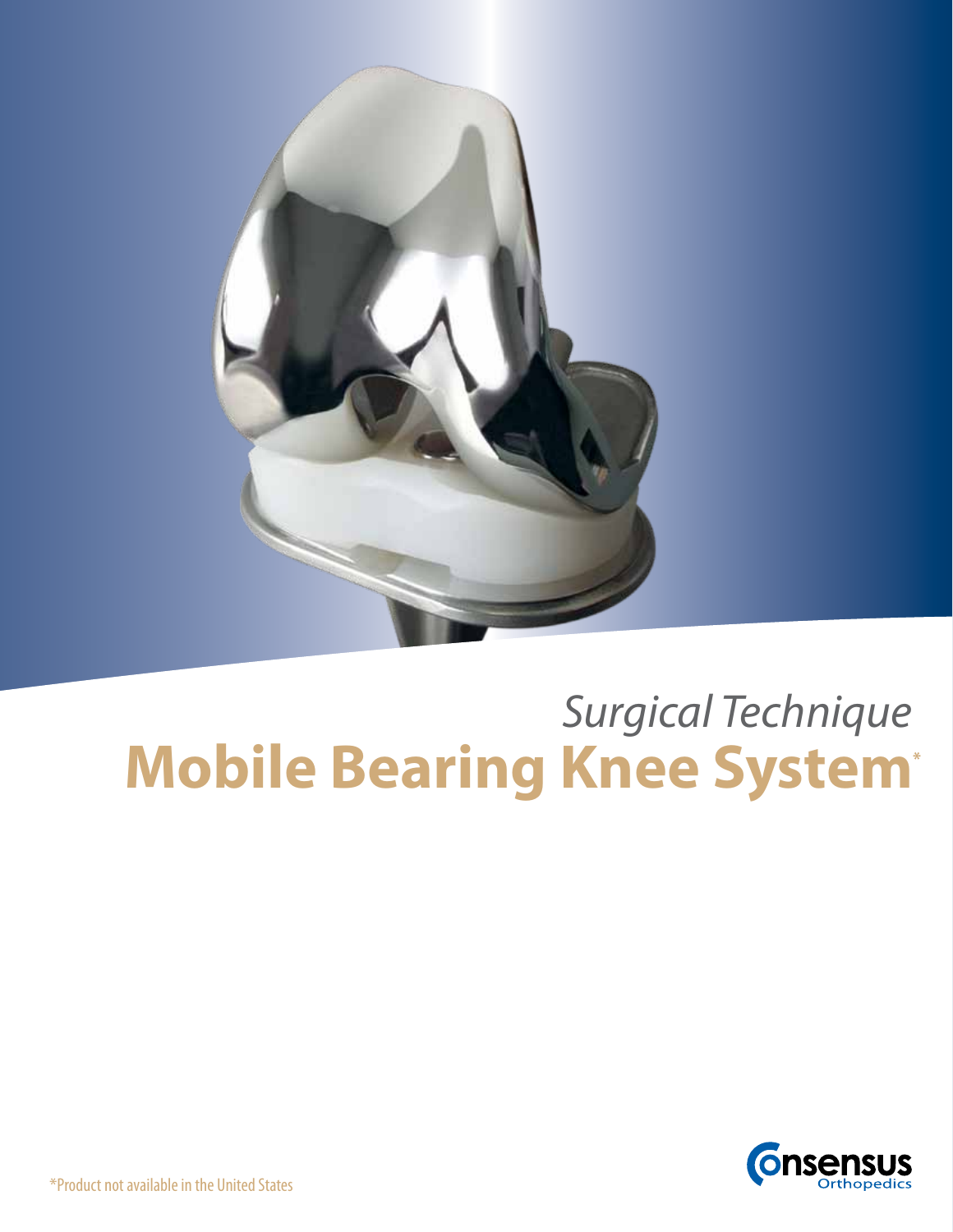#### *INDICATIONS AND USAGE*

The CONSENSUS<sup>®</sup> MBK KNEE SYSTEM is designed as a system and is only intended to be used with compatible femoral and patellar components of the CONSENSUS<sup>®</sup> KNEE SYSTEM. THE MBK TIBIAL COMPONENTS ARE INTENDED FOR CEMENTED USE ONLY.

#### *The indications for use are:*

- A. Primary intervention of rheumatoid arthritis, osteoarthritis, traumatic arthritis, polyarthritis, collagen disorders, and/or avascular necrosis of the femoral condyle.
- B. Post-traumatic loss of joint configuration (particularly when there is patellofemoral erosion, dysfunction, or prior patellectomy)
- C. Failed osteotomy or unicompartmental replacements.
- D. Replacement of unsatisfactory cemented or press-fit knee components when sufficient bone stock exists.
- E. The salvage of previously failed surgical attempts if the knee can be satisfactorily balanced and stabilized at the time of surgery
- F. Moderate valgus, varus, or flexion deformities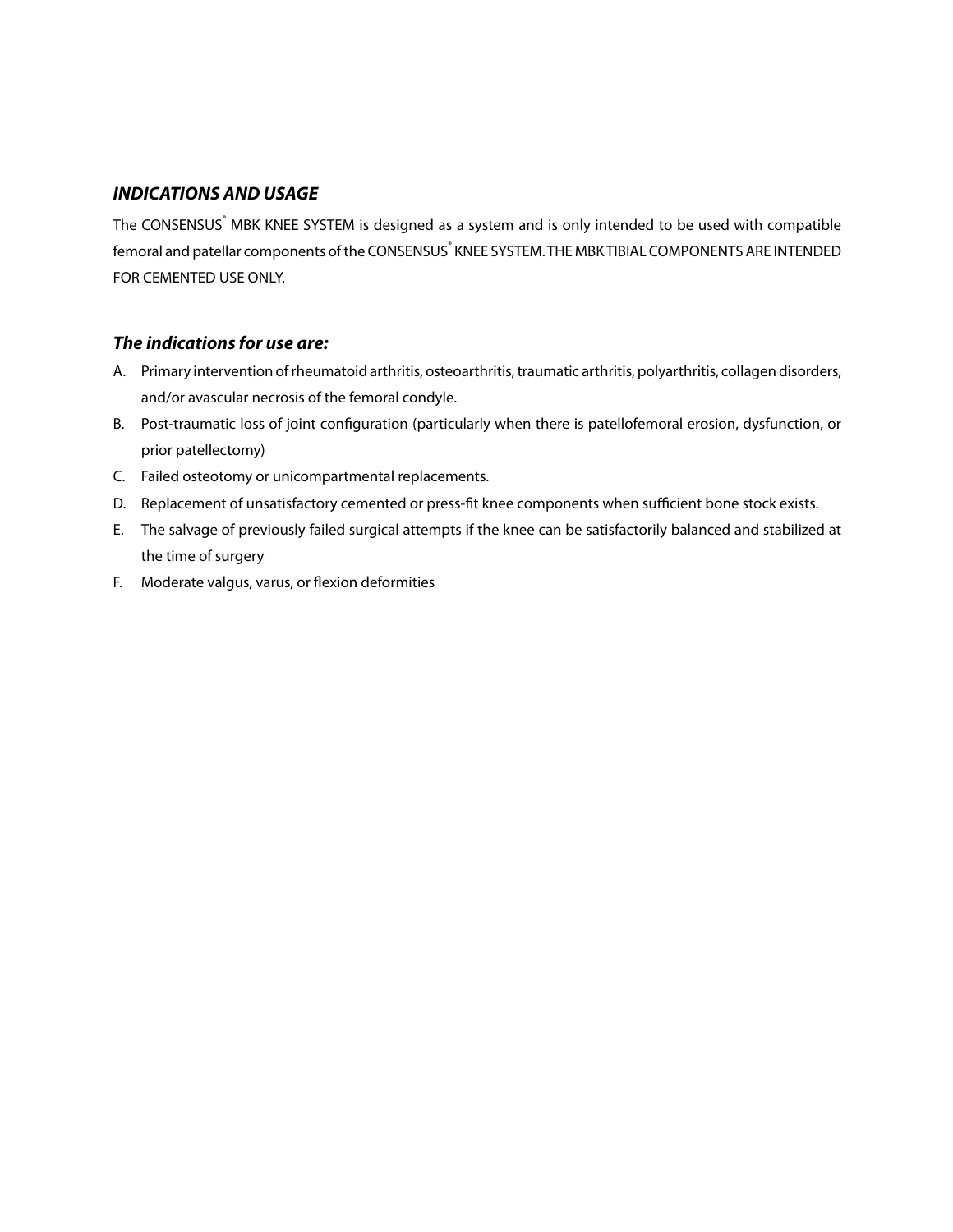# **Mobile Bearing Knee Surgical Technique**

# **Table of Contents**

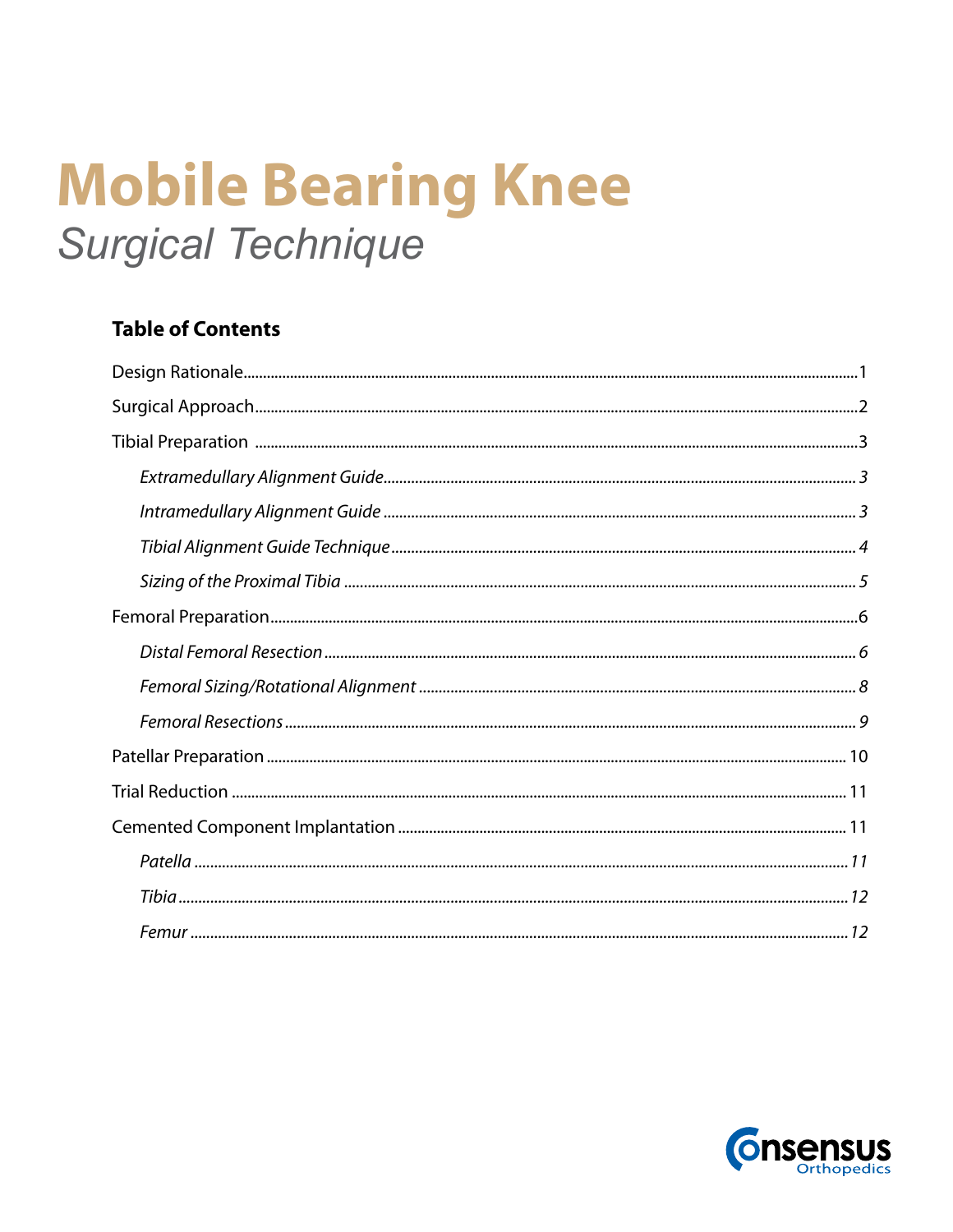## **Design Rationale**

The Consensus® Mobile Bearing Knee (MBK) is designed to build upon the success of the Consensus® Total Knee System; a very successful total knee system designed to restore near normal anatomy, alignment and kinematics. The Consensus<sup>®</sup> MBK offers the enhanced properties of dual-surface articulation to potentially reduce wear and early loosening due to implant constraints. The Consensus<sup>®</sup> MBK ensures congruent contact of the femoral and tibial implants throughout the range of motion and allows axial rotation to occur at the knee. The Consensus<sup>®</sup> MBK surgical technique and instrumentation are designed to ensure bone resections are followed by equal amounts of prosthetic replacement; restoring the anatomic joint-line and proper knee kinematics (Figure 1).

The Consensus<sup>®</sup> MBK utilizes the Consensus® Knee System Femoral Components (see Table 1 for size compatibility) and incorporates a reduced lateral profile, a deep patella groove and CoCr articulating surfaces for durability.



|                      | <b>Size Compatibility</b> |     |                        |         |
|----------------------|---------------------------|-----|------------------------|---------|
| <b>Tibial Insert</b> |                           | 1/2 |                        | 5/6     |
| Femoral<br>Component | 1, 2, 3                   |     | $1, 2, 3$   2, 3, 4, 5 | 4, 5, 6 |

Table 1

The Consensus' MBK Tibial Implant is asymmetrical for optimal anatomical coverage. The Tibial Stem is offset medially to support medial loads and avoid impingement on the lateral cortex. The Tibial Stem is also positioned anteriorly and contoured to avoid impingement on the posterior cortex.

The Consensus<sup>®</sup> MBK Tibial Implant offers a highly polished tibial tray and post that reduces wear and offers a secure insert-to-femoral articulation. The Consensus° MBK uses PCL Substituting Inserts for enhanced A/P stabilization.

The Consensus" MBK utilizes the Consensus" Knee System Patellas, which are available in both an oval and round design to accommodate surgeon preferences.

Femoral and Patellar components from other manufacturers should not be used with the Consensus<sup>®</sup> MBK System.

The surgical technique for the Consensus' MBK is designed to assist surgeons in making reproducible bone resections and soft tissue balancing which ensures successful results in this dual-articulation system.

Please read the Consensus<sup>®</sup> MBK Instruction For Use supplied with the product for indications, contraindications, precautions, adverse effects and patient counseling information.

Consensus' MBK components are designed to be compatible with Consensus' Knee instrumentation.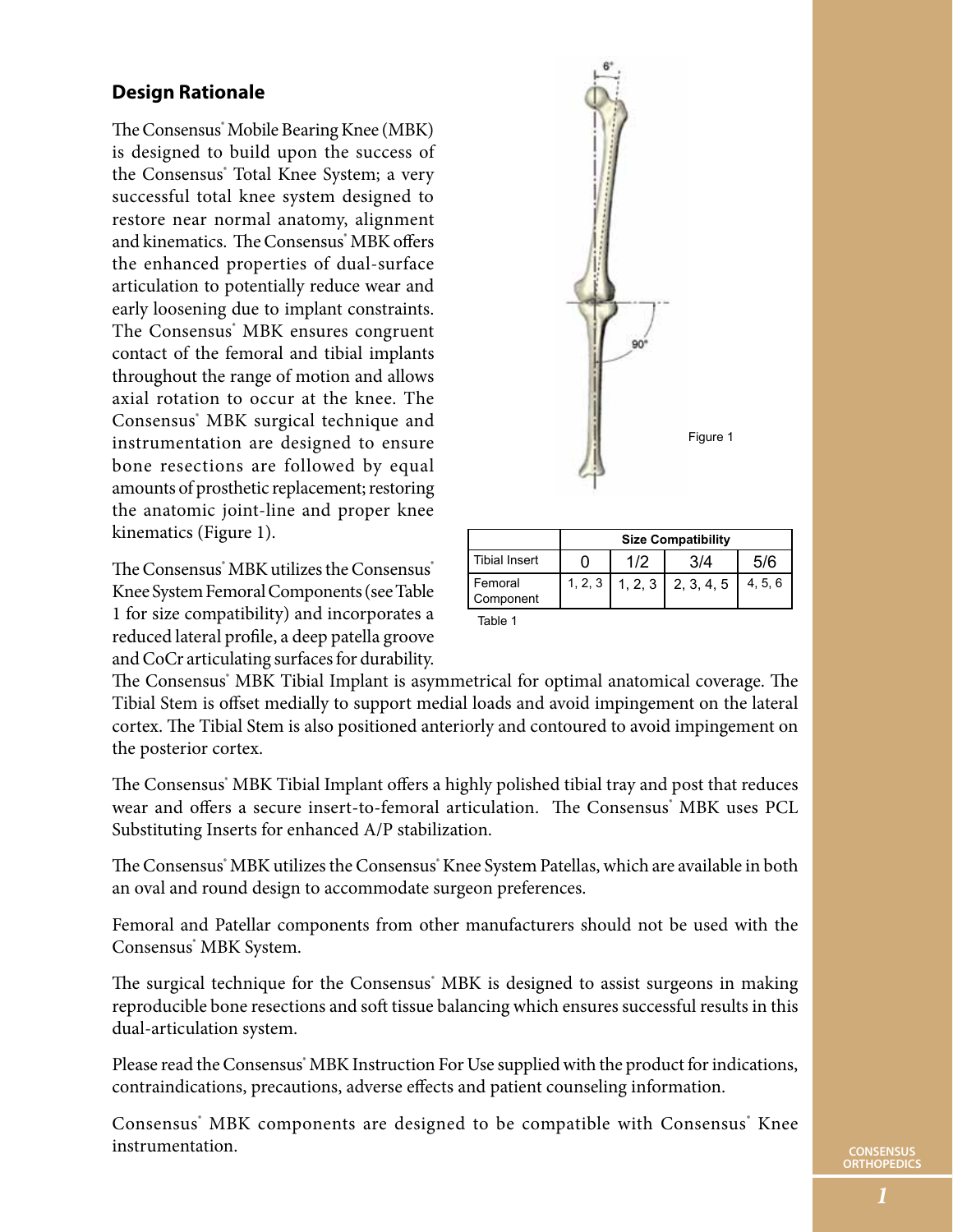#### **Surgical Approach**

The preferred anterior approaches to the knee are represented in Figure 2. After entering the synovium, elevating a subperiosteal flap off the medial plane of the tibia, and freeing the patellar tendon, the knee is maximally flexed. The medial capsule is released to the posteromedial corner to allow subluxation of the tibia anterior to the femur. This will allow complete visualization of the proximal tibia.

All osteophytes are removed from the distal femur to expose the true shape of the condylar surfaces. At this point, the meniscal remnants and the anterior and posterior cruciates should be removed to improve exposure and instrumentation access throughout the case. Additional ligament releases may be necessary for alignment correction or exposure.

Both standard and reduced incision approaches are complemented by our instrument systems. These lower-profile and medial-oriented instruments provide accurate resections and reproducible cuts for either technique.

The Consensus<sup>®</sup> MBK requires attention to soft tissue balance and flexion-extension gap equality. Incision size should never limit appropriate implant position or alignment, or soft tissue balance.

As in all total knee techniques, a primary goal is to achieve balanced flexion and extension gaps. An additional objective is to provide equal medial and lateral soft tissue balance. These goals can assure consistent contact between the mobile bearing insert and femoral component and also prevent insert dislocation or subluxation.

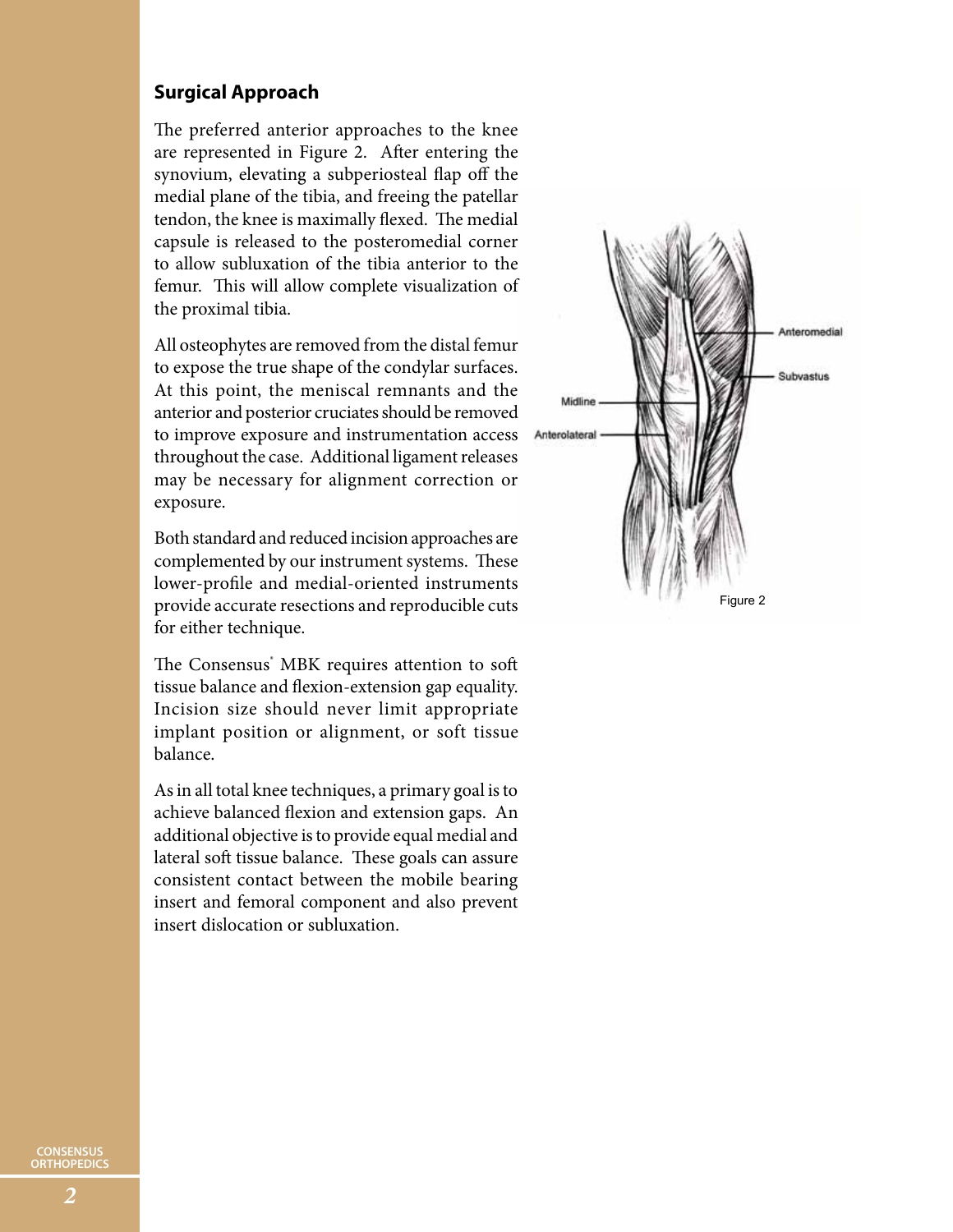

## **Tibial Preparation**

The *Tibial Alignment Guide* can be used as an extramedullary or intramedullary guide. In either mode, the *Tibial Cutting Block* is preassembled to the proximal *Tibial Alignment Guide* which should be dialed to its most proximal position. The technique chosen is based on surgeon preference. Once the alignment guide is set, either extramedullary or intramedullary, then the alignment guide procedure is the same.

## *Extramedullary Alignment Guide*

The spines of the proximal tibia can be removed with a saw to allow accurate placement of the guide. Resect the spines level with the tibial plateau making a gross cut with the saw. The posterior pin on the proximal guide is impacted into the center of the tibial plateau. The ankle cradle is then opened and allowed to engage the tibia and fibula just above the malleoli. The adjustable shaft seeks the proper length when its lever is in the up position. When the desired length is established, the shaft is locked in place by pushing the lever down.

The guide shaft is then adjusted to the interval between the tibialis anterior and exterior digitorum longus (center of the talus) at the ankle by dialing either of the knobs on the distal portion of the ankle cradle (Figure 3).

## *Intramedullary Alignment Guide*

The intramedullary technique uses the 8mm fluted *Intramedullary Rod (I.M. Rod)* and *T-handle* passing through the proximal portion of the *Tibial Alignment Guide* (Figure 4). A reference hole is drilled with the 8mm drill bit referencing the tibial spine and between the middle and anterior one-third of the tibial plateau. It is critical that the drill hole not be placed in the center, as the *Tibial Alignment Guide* will impinge into the patellar tendon (Figure 5). The assembled *I.M. Rod* and *Tibial Alignment Guide* is then slowly introduced into the medullary canal and the assembly is positioned on the proximal tibia. The *T-handle* can be removed from the *I.M. Rod* if needed.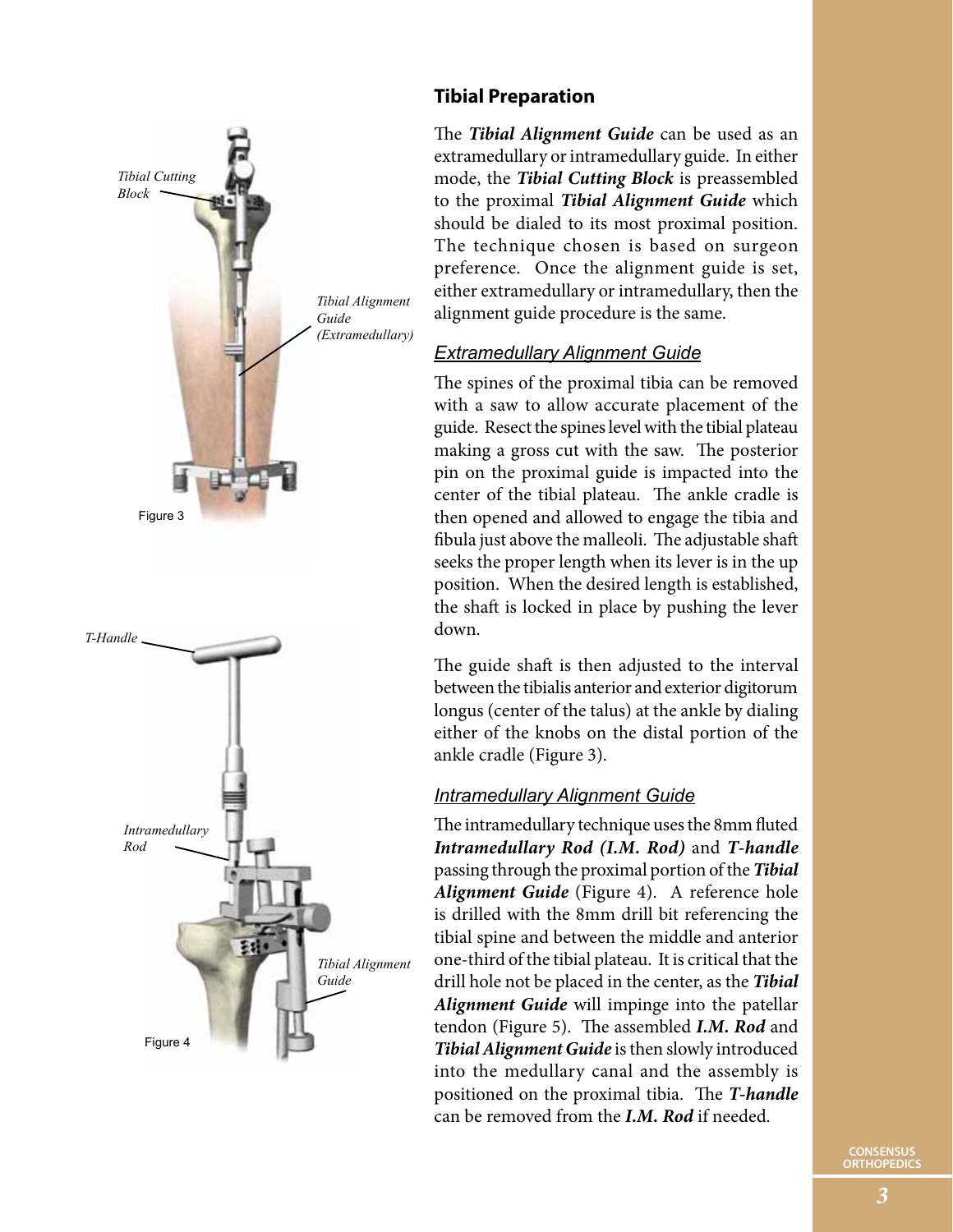After placement of the *TIbial Alignment Guide* by either extramedullary or intramedullary methods, the tibial alignment guide technique then continues the same for each.

#### *Tibial Alignment Guide Technique*

#### *Rotation*

Position the alignment guide just medial of the tibial tuberosity and impact the stabilizing pins.

*Note: For the intramedullary technique, the aligment guide can be rotated as desired.*

#### *Posterior Slope*

The *Stylus* "pin" is placed into the hole on the superior surface of the *Cutting Block* that corresponds with the least defective side. The tip of the *Stylus* marked "slope" references the posterior slope of the tibial plateau. The thumb screw marked "slope" is then adjusted until the foot of the *Stylus* is parallel to the proximal tibial plateau. It is easiest to dial down from an elevated position superior to the tibia replicating slope (Figure 6). Under most circumstances this should be approximately 7° posterior slope.

#### *Level of Resection*

The *Stylus* is then picked up and rotated 180° so that the end marked "depth" is positioned over the least involved, or most normal non-deficient, portion of the tibial plateau. The *Stylus* is then lowered by turning the thumbscrew marked "depth" until the *Stylus* tip contacts the tibia (Figure 7). This will adjust the block for a 10mm resection which corresponds to the thinnest baseplate/insert combination. Caution should be noted, as the *Stylus* is flexible at the block connection. Be sure to confirm the *Stylus* is in its neutral position when adjusting the resection level. Holes are provided in the *Cutting Block* so that adjustments can be made by moving it up or down in 2mm increments if the surgeon feels there is too much or too little being resected.

The *Cutting Block* is affixed to the proximal tibia by filling the "0" marked holes with smooth fixation pins. The *Stylus* may be left in place to confirm accurate *Cutting Block* placement. The *Cutting* 



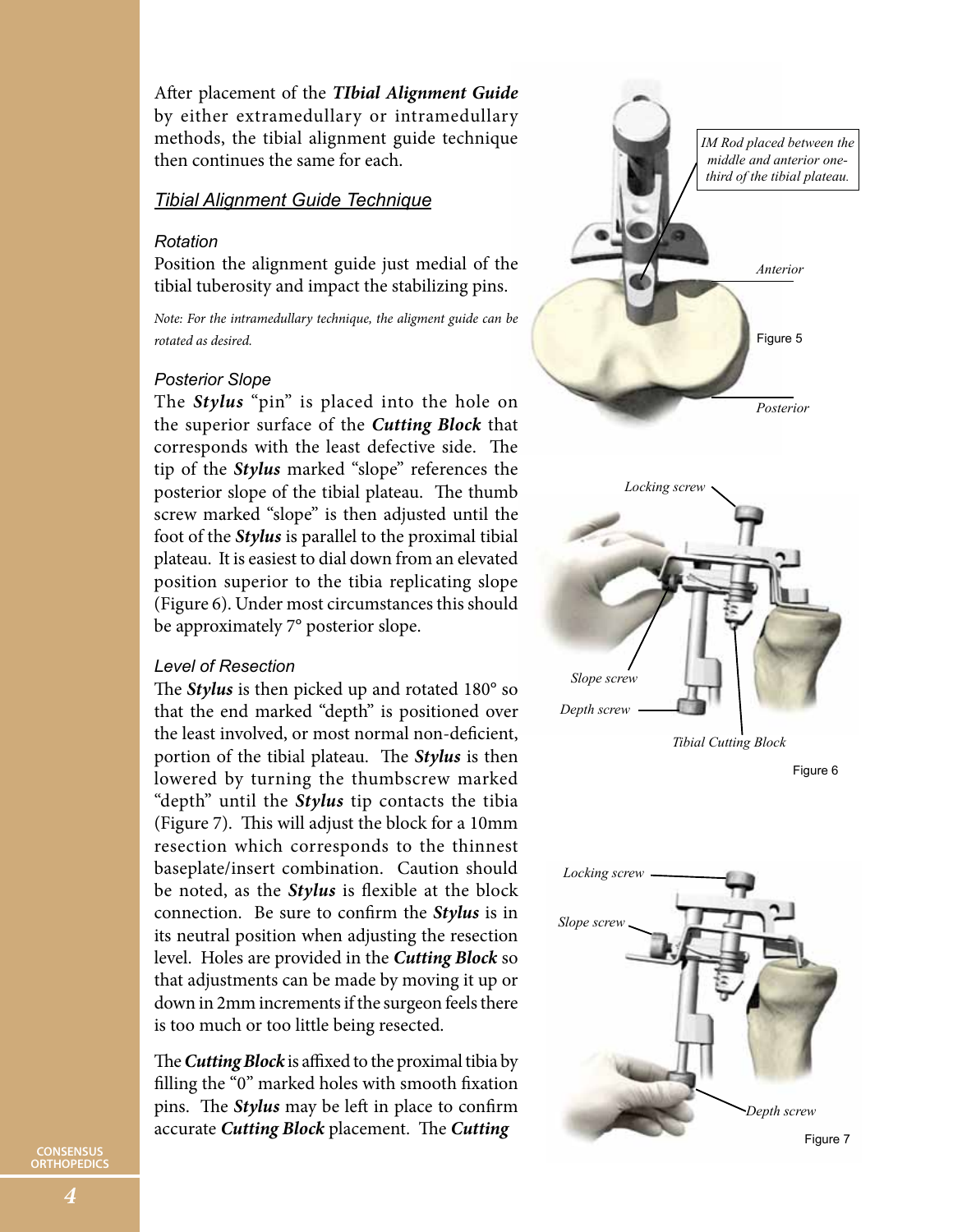

*Block* is released using the top thumb screw and the *Tibial Alignment Guide* is removed with the *Slap Hammer/Extractor*.

Alignment can be checked by attaching the *Alignment Tower* to the saw guide. The *Alignment Rod* is then inserted in the stationary or pivoting hole of the tower. The tip of the rod should lie over the center of the talus to ensure a perpendicular cut. If necessary, the *Varus/Valgus Saw Guide* may be used to adjust the alignment (plus or minus 2º). A *Saw Capture* is attached to the *Cutting Block* and the proximal tibia is resected (Figure 8).

Once a satisfactory cut is achieved, the *Cutting Block* is removed leaving one or both pins in place as a rotational guide. At this point, the osteophytes from the posterior femur should be removed with a curved osteotome.

## *Sizing of the Proximal Tibia*

The mobile bearing, dual-articulation design allows the surgeon to focus on coverage of the tibial plateau, with rotational flexibility provided by the mobile insert.

*Tibial Prep Guides* are used to size the tibia (Figure 9). They also serve as a guide for the *Tibial Stem Punch*.

The *Tibial Prep Guide Handle* is assembled to the *Tibial Prep Guide*. The guides are then fitted to the tibial plateau until the appropriate size is determined. Rotational positioning is accomplished by aligning the *Prep Guide Handle* for optimal coverage so that there is no overhang. Once the desired position is obtained, the guide is fixed with two gold headed fixation pins. The *Alignment Rod* is used to verify axial alignment and is inserted through the *Tibial Prep Guide Handle*. The four peripheral peg holes are then drilled with the 3.2mm drill bit.

The appropriate size *Tibial Stem Punch* is selected and positioned over the stabilizing pins. The punch is then fully impacted with a mallet (Figure 10) and removed using the *Slap Hammer/Extractor*.

The *Tibial Prep Guide* can be removed prior to femoral preparation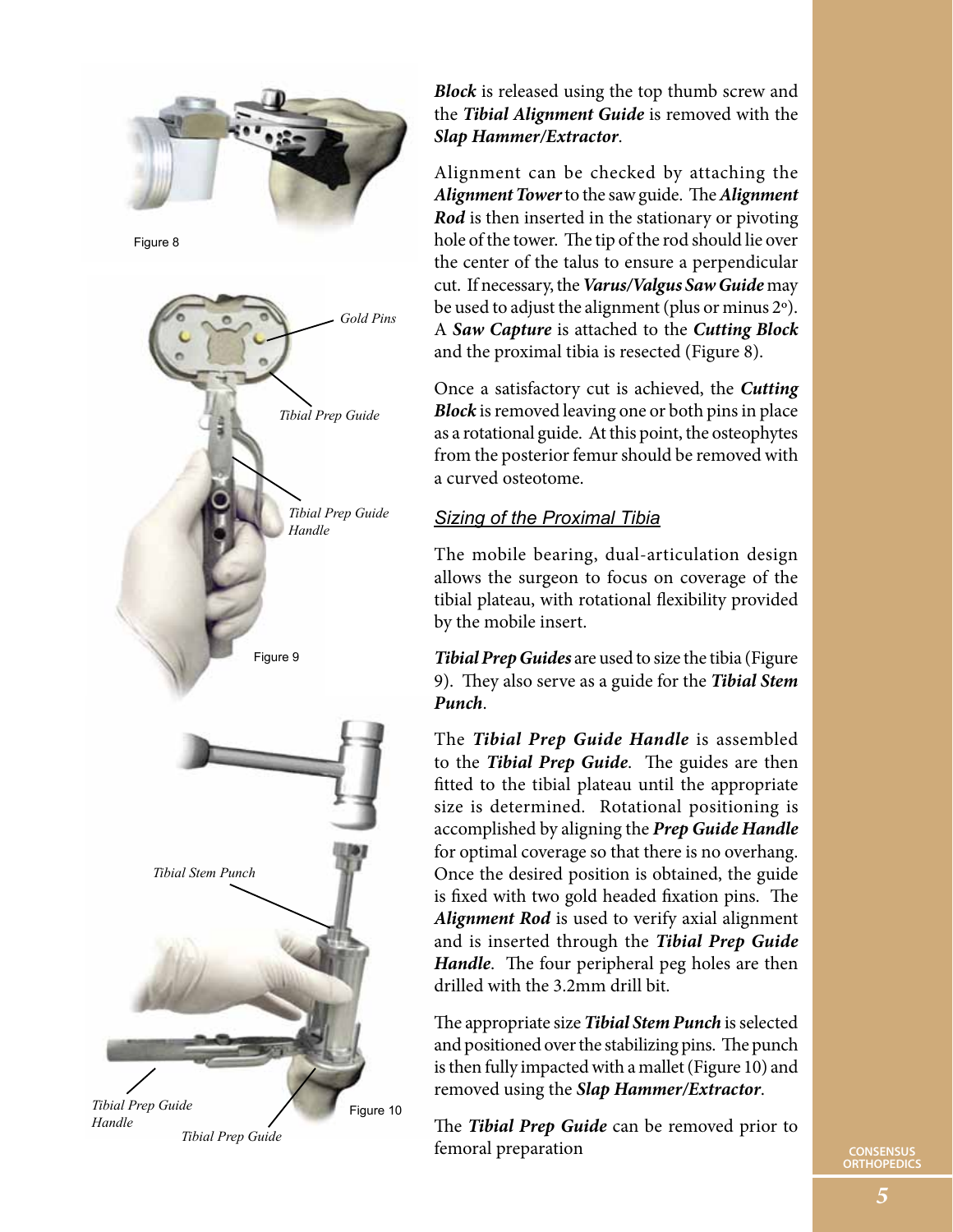## *Femoral Preparation*

#### *Distal Femoral Resection*

An 8mm hole is made in line with the femoral shaft and medial edge of the intercondylar notch (Figure 11). The *T-handle* is attached to the (8mm) *I.M. Rod*. The *I.M. Rod* is then inserted through the *Femoral Alignment Guide*, which is assembled with the *Distal Femoral Cutting Block* (Figure 12). Prior to bone insertion, the *Femoral Alignment Guide* should be configured for a right or left knee by pulling and rotating the center "knob" to the left or right position. Both cannulated stabilizing screws should be fully retracted. The *I.M. Rod* is then inserted into the femoral canal until the guide contacts the distal femur. Should one of the condyles have a defect, the appropriate stabilizing screw can be adjusted to compensate for the lost cartilage and stabilize the instrument. The *T-Handle* can be removed to allow better access for installing fixation pins or screws.

Rotational alignment is determined by adjusting the posterior portion of the *Femoral Alignment Guide* so that it is parallel to the posterior femoral condyles. The rotation is then locked in place by drilling through either of the cannulated stabilizing screws with a 3.2mm drill bit and filling it with a like-size smooth pin (Figure 13). Alignment (6º valgus) can be confirmed with the *Alignment Tower* and *Rod* which should point through the center of the femoral head. Minor varus/ valgus adjustments can be made by adjusting the stabilizing screws.



Figure 12

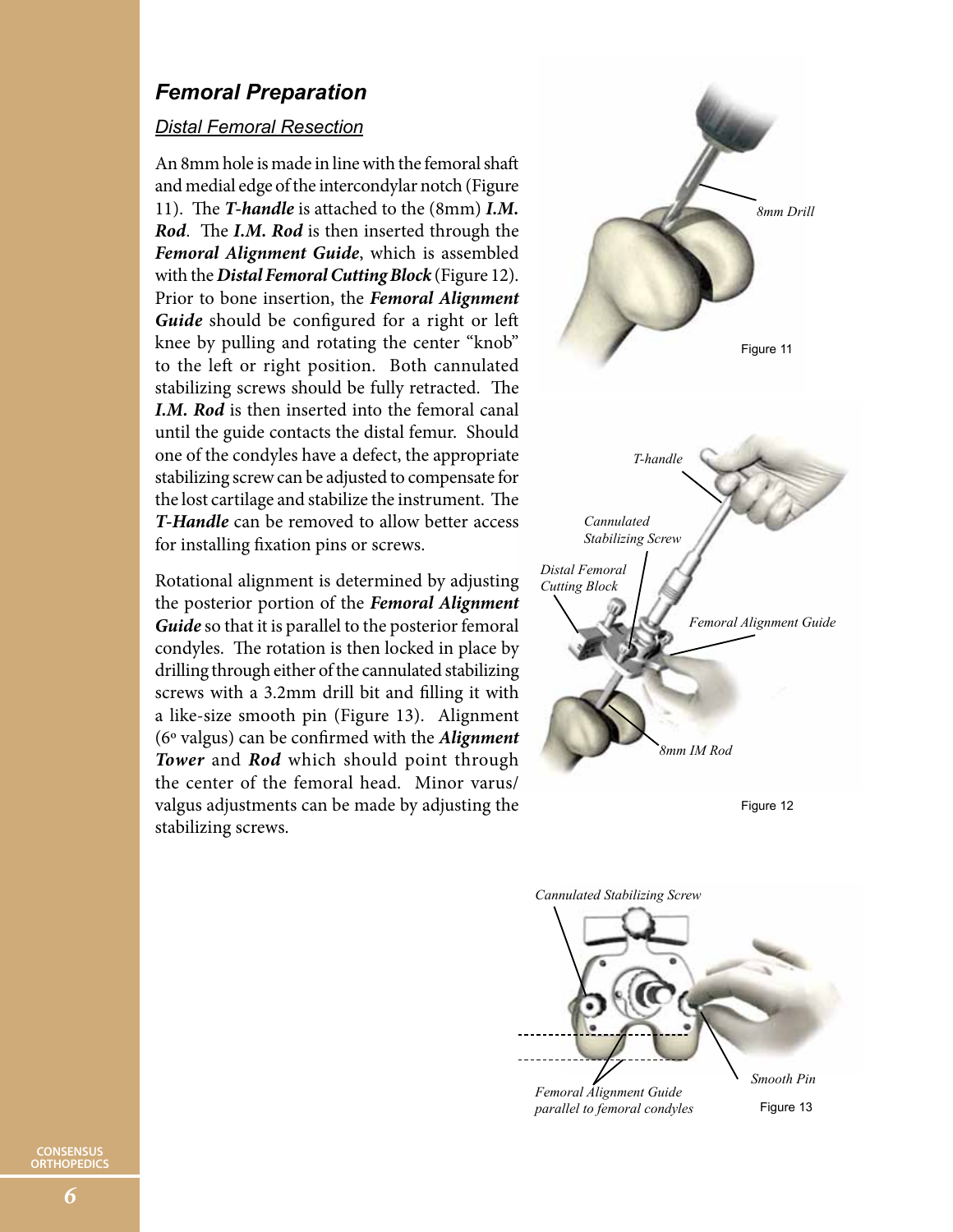

The *Distal Femoral Cutting Block* is affixed to the distal femur by drilling through the "0" marked holes and filling them with smooth pins. This will position the *Cutting Block* to make a 10mm resection which is the distal thickness of the femoral component (Figure 14 and 15).

All cutting blocks require a saw blade thickness of either 1.27mm or 1.37mm depending on the amount of clearance desired. Thermal injury to the bone can be controlled by using new blades and intermittently irrigating the saw blade when making bone cuts. With the *Cutting Block* affixed to the distal femur, the *Femoral Alignment Guide* is removed by releasing the thumb screw from the *Cutting Block*. An additional 3mm can be resected from the distal femur using the additional slot. The amount of bone resected can also be adjusted by moving the saw guide either proximally or distally in the holes provided for this purpose. These options for increased resection can help with the correction of flexion-contractures and assist in flexion-extension discrepancies. As a general guide, the sawblade should just contact or barely resect the femoral sulcus (Figure 16).

Figure 15

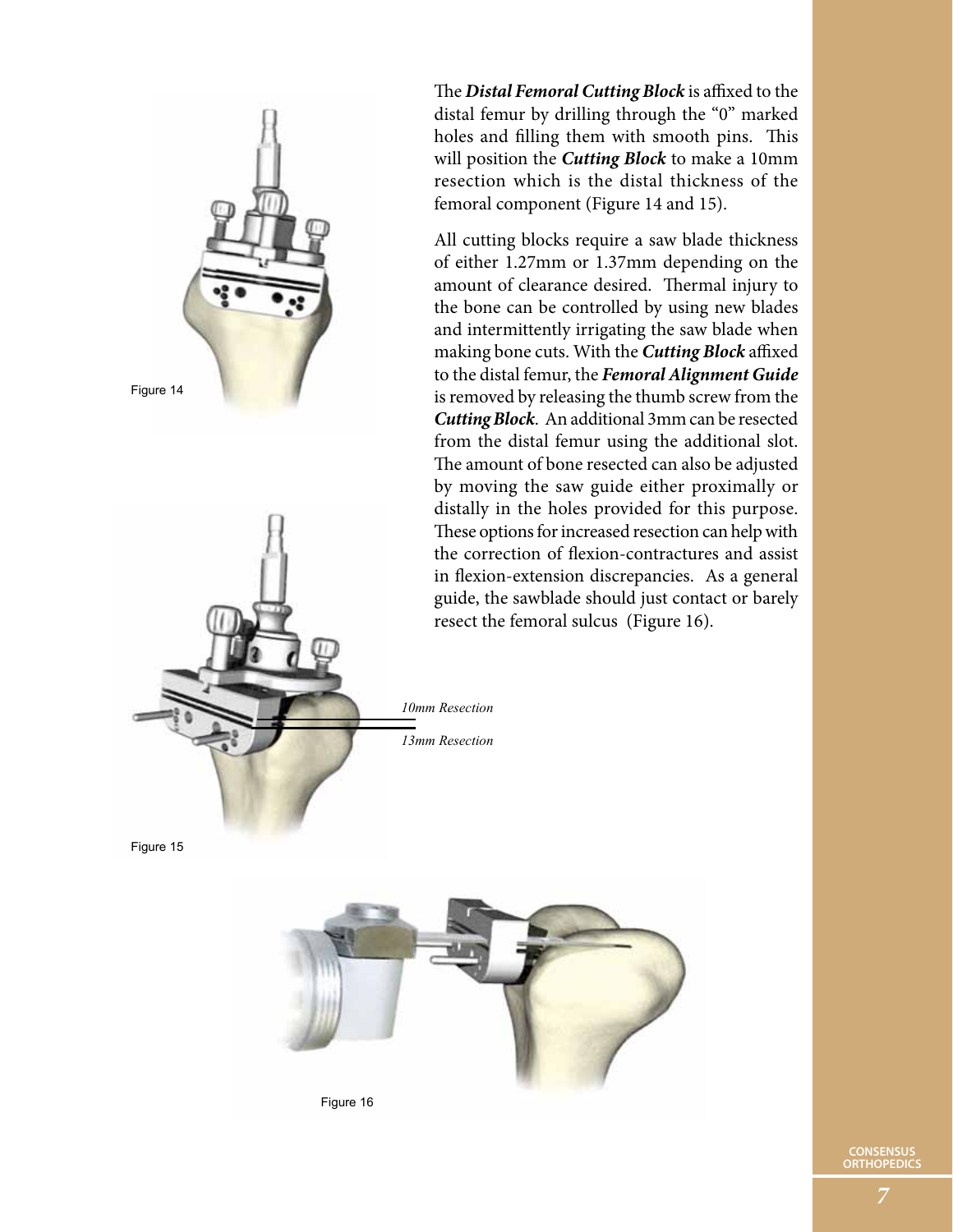#### *Femoral Sizing/Rotational Alignment*

There are two types of *Femoral Drill Guides*: Standard and 2mm Anterior Shift. Each *Drill*  Guide can be used in a neutral or 3<sup>°</sup> external rotation configuration (Note: The 3º external rotation configuration is left and right specific). This provides more anatomic patellar tracking and aids in preventing patellar subluxation and tracking problems later. The selected *Drill Guide* is placed into the *Femoral Sizer* (Figure 17).

With the knee maximally flexed, the *Femoral Drill Guide/Sizer* is centered in the M/L plane on the distal femur with the posterior feet referencing the posterior condyles. This position can be checked by making sure that the intercondylar notch aligns with the notch on the *Femoral Sizer*. The two captured stabilizing pins are then impacted. (If one of the condyles is defective, impact the stabilizing pin on the unaffected side and rotate the Femoral Sizer to compensate for lost cartilage. The second stabilizing pin can then be impacted.)

The sliding stylus along with the size markings on the *Femoral Drill Guide* are used to determine the correct *Femoral Component size*.

The two distal femoral holes are then drilled with the *Distal Femoral Drill* (Figure 18).





Figure 18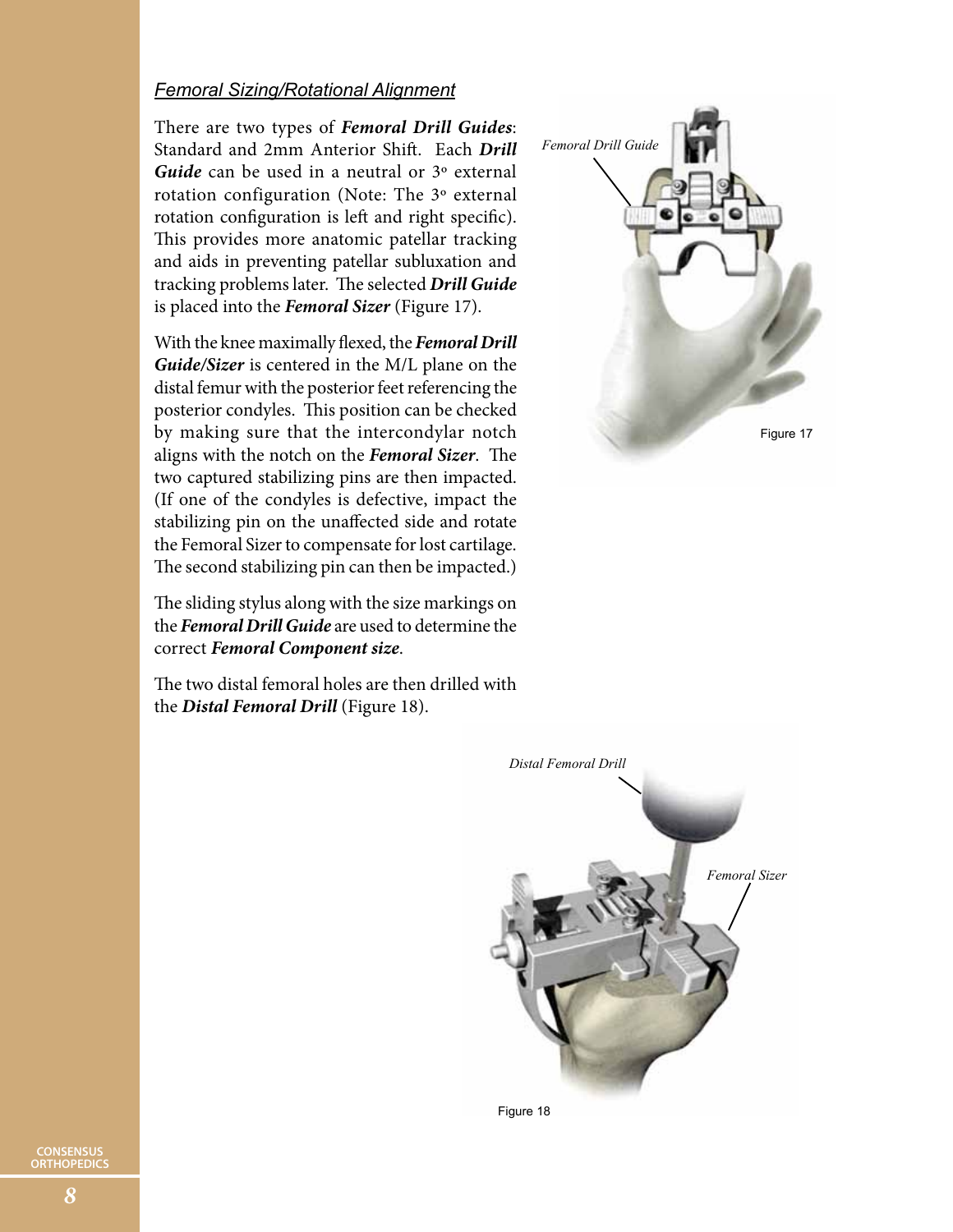

## *Femoral Resections*

The *4-in-1 Cutting Block* is impacted in place and secured using the gold-headed fixation pins. The femoral resection check guide is then placed parallel to the *4-in-1 Cutting Block* to verify the femur will not be notched. If it appears this will notch the femur, the surgeon needs to move the block 2mm anterior and drill again or move to the next size block. The anterior, posterior, anterior chamfer and posterior chamfer resections are then made (Figure 19). Handles can be screwed into the blocks if needed for additional stability. When making the posterior cuts, retractors should be positioned to protect the collateral ligaments.

The gold pins are then removed using the *Slap Hammer/Extractor*.

At this point the posterior osteophytes and loose bodies may be removed by lifting up the femur through the intramedullary hole previously placed or utilizing laminar spreaders.

The trochlear notch is prepared using the *Trochlear Notch Cutting Guide*. With the properly sized guide placed in the holes on the distal femur, a 1" saw blade can be used to resect the trochlear notch on the anterior femur (Figure 20). (If the bone is soft enough, the blunt end of the Chisel and a mallet may be used to create the recessed chamfer by compressing the bone).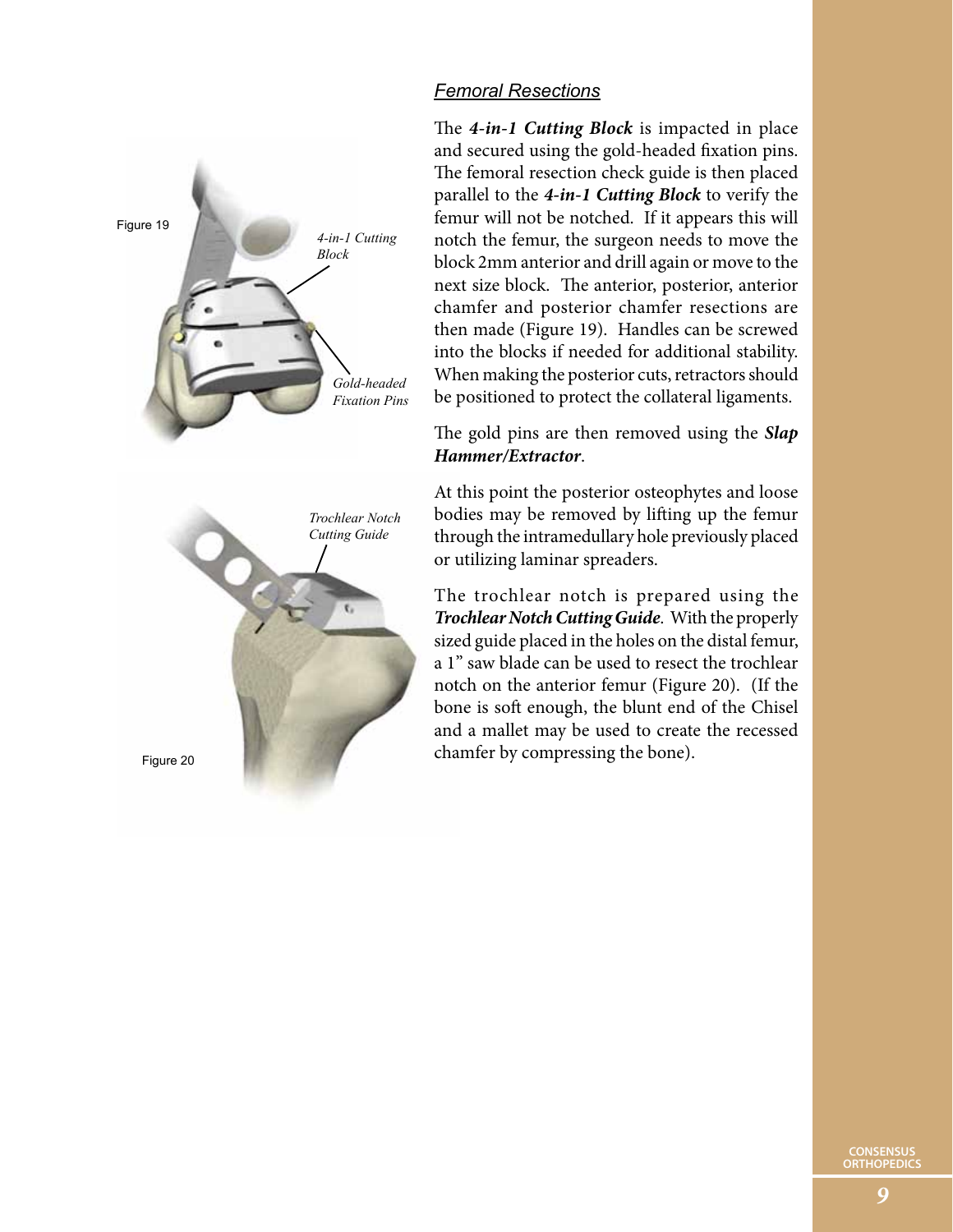## *Patellar Preparation*

The patella thickness is measured with the *Patellar Caliper* to provide a baseline dimension prior to the osteotomy.

A free-hand patella resection can be made or the *Patellar Osteotomy Guide* can be positioned vertically in the coronal plane with the jaws at the osteochondral juncture medially and laterally. The stylus is positioned over the apex of the patella. The resection is made through the saw capture (Figure 21).

The *Patellar Drill Guide* is placed over the cut surface to determine the appropriate size *Patellar Component* (Figure 22).

The *Patellar Component* drill holes are drilled with the *Patellar Stop Drill Bit* (Figure 23). The *Patellar Trial* is then fully seated for trial reduction.





Figure 21

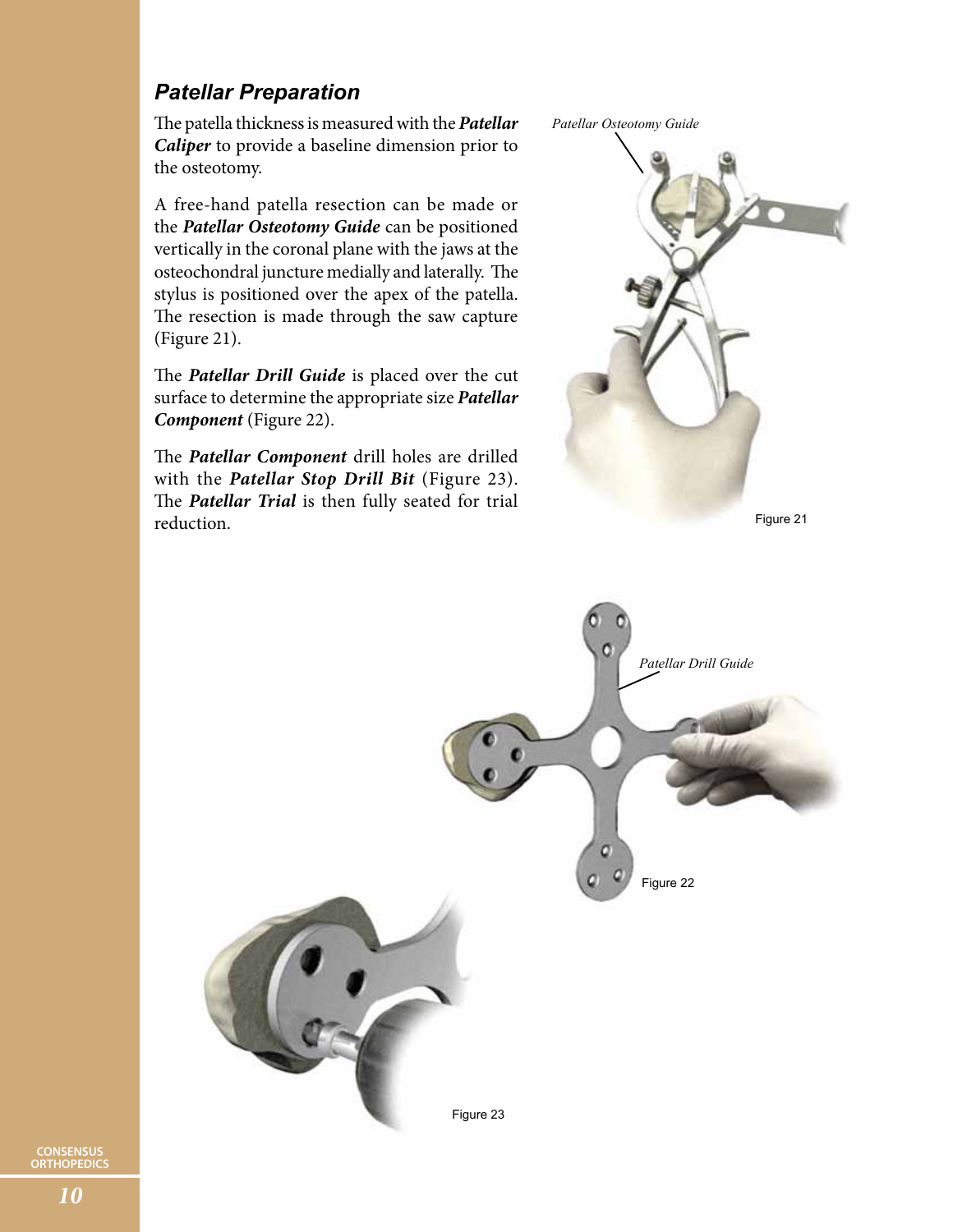Figure 24 *MBK Tibial Trial Baseplate* Figure 25 *Patellar Clamp*

Figure 26

# *Trial Reduction*

A trial reduction is performed to assess soft tissue balancing, patellar tracking and range of motion. The appropriate MBK *Tibial Baseplate Trial* is inserted and impacted into the prepared proximal tibia using the *Femoral/Tibial Impactor* (Figure 24). The appropriate size *Femoral Trial* is positioned on the femur using the *Femoral/Tibial Impactor*.

The MBK *Tibial Insert PCL Trial* can then be inserted. The surgeon should confirm correct A/P orientation and R/L side. The knee is then extended and overall alignment checked (Figure 25). The surgeon can assess the proper thickness of the *Tibial Insert Trial*. Ligament balance is then checked. There must be equal laxity medially and laterally to assure even wear and proper kinematics.

The *Femoral Trial*, *Patellar Trial*, *Tibial Baseplate Trial and Tibial Insert Trial* components are then removed with the Slap Hammer/Extractor.

## *Cemented Component Implantation*

Prior to cement application, additional small holes may be placed in sclerotic or cancellous bone surfaces to aid in intrusion of cement and interdigitation.

## *Patella*

The *Patellar Component* is implanted first. The cut surface is thoroughly cleansed with pulsatile lavage. Cement is applied to the surface and the component is pressed into position using the *Patellar Clamp and Inserter* (Figure 26). All extruded cement is removed and attention turned to the tibia.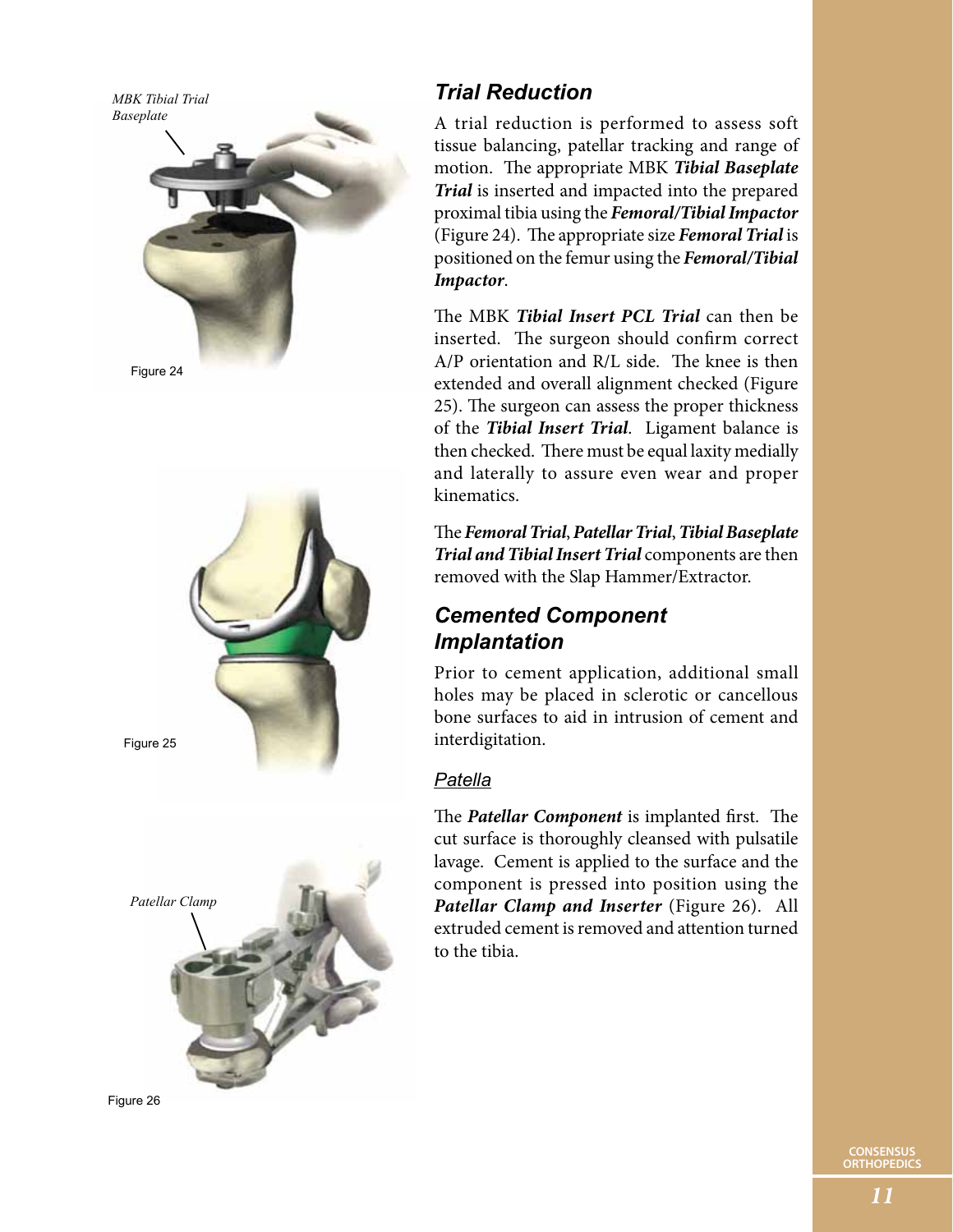## *Tibia*

The tibia is subluxed anteriorly with retractors posteriorly to the tibia. The tibial plateau is then thoroughly cleansed with pulsating lavage. Cement is applied to the tibial surface and forced into the trabecular bone with digital pressure or gun injection to attain 3-5mm penetration. The MBK *Tibial Baseplate Component* is then pressed into place and fully seated using the *Femoral/ Tibial Impactor* (Figure 27). Prior to hardening, excess cement is removed.

The MBK *Tibial Insert Component* is then snapped onto the MBK *Tibial Baseplate* post (Figure 28). The surgeon should confirm correct A/P orientation and R/L side.

#### *Femur*

The femur is cleaned thoroughly with pulsating lavage. Cement is applied to the resected surfaces and forced into trabecular bone with digital pressure or gun injection. The *Femoral Component* is positioned and fully seated into place using the *Femoral/Tibial Impactor* (Figure 29). Prior to hardening, excess cement is removed.

 $x^{\prime\prime}$ 



Figure 29